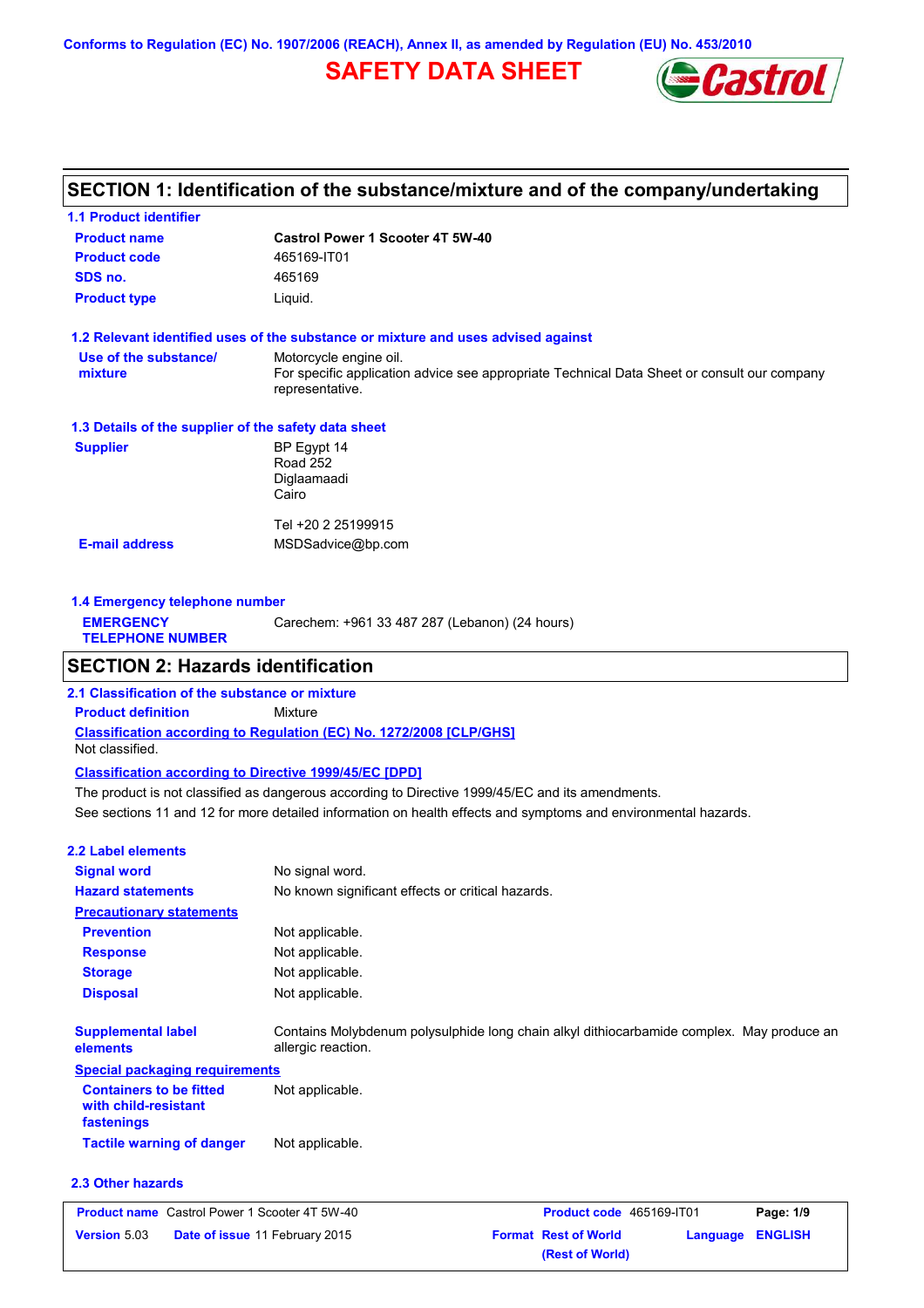## **SECTION 2: Hazards identification**

| Other hazards which do       | Defatting to the skin.                                                                  |
|------------------------------|-----------------------------------------------------------------------------------------|
| not result in classification | USED ENGINE OILS                                                                        |
|                              | Used engine oil may contain hazardous components which have the potential to cause skin |
|                              | cancer.                                                                                 |
|                              | See Toxicological Information, section 11 of this Safety Data Sheet.                    |

## **SECTION 3: Composition/information on ingredients**

**Substance/mixture Mixture** 

Chemically modified base oil Proprietary performance additives.

|                                                               | <b>Classification</b> |               |                 |                                               |             |  |
|---------------------------------------------------------------|-----------------------|---------------|-----------------|-----------------------------------------------|-------------|--|
| <b>Product/ingredient</b><br>name                             | CAS no.               | $\frac{9}{6}$ | 67/548/EEC      | <b>Regulation (EC) No.</b><br>1272/2008 [CLP] | <b>Type</b> |  |
| Distillates (petroleum),<br>hydrotreated, heavy<br>paraffinic | 64742-54-7            | $≥50 - < 75$  | Not classified. | Asp. Tox. 1, H304                             | [1] [2]     |  |

**See Section 16 for the full text of the H statements declared above.**

#### Type

[1] Substance classified with a health or environmental hazard

[2] Substance with a workplace exposure limit

[3] Substance meets the criteria for PBT according to Regulation (EC) No. 1907/2006, Annex XIII

[4] Substance meets the criteria for vPvB according to Regulation (EC) No. 1907/2006, Annex XIII

[5] Substance of equivalent concern

Occupational exposure limits, if available, are listed in Section 8.

### **SECTION 4: First aid measures**

#### **4.1 Description of first aid measures**

| Eye contact                       | In case of contact, immediately flush eyes with plenty of water for at least 15 minutes. Eyelids<br>should be held away from the eyeball to ensure thorough rinsing. Check for and remove any<br>contact lenses. Get medical attention. |
|-----------------------------------|-----------------------------------------------------------------------------------------------------------------------------------------------------------------------------------------------------------------------------------------|
| <b>Skin contact</b>               | Wash skin thoroughly with soap and water or use recognised skin cleanser. Remove<br>contaminated clothing and shoes. Wash clothing before reuse. Clean shoes thoroughly before<br>reuse. Get medical attention if irritation develops.  |
| <b>Inhalation</b>                 | If inhaled, remove to fresh air. Get medical attention if symptoms appear.                                                                                                                                                              |
| <b>Ingestion</b>                  | Do not induce vomiting unless directed to do so by medical personnel. Get medical attention if<br>symptoms occur.                                                                                                                       |
| <b>Protection of first-aiders</b> | No action shall be taken involving any personal risk or without suitable training.                                                                                                                                                      |

#### **4.2 Most important symptoms and effects, both acute and delayed**

See Section 11 for more detailed information on health effects and symptoms.

#### **4.3 Indication of any immediate medical attention and special treatment needed**

| <b>Notes to physician</b>                                 | Treatment should in general be symptomatic and directed to relieving any effects.                                                                                                              |
|-----------------------------------------------------------|------------------------------------------------------------------------------------------------------------------------------------------------------------------------------------------------|
| <b>SECTION 5: Firefighting measures</b>                   |                                                                                                                                                                                                |
| 5.1 Extinguishing media                                   |                                                                                                                                                                                                |
| <b>Suitable extinguishing</b><br>media                    | In case of fire, use foam, dry chemical or carbon dioxide extinguisher or spray.                                                                                                               |
| <b>Unsuitable extinguishing</b><br>media                  | Do not use water jet.                                                                                                                                                                          |
| 5.2 Special hazards arising from the substance or mixture |                                                                                                                                                                                                |
| <b>Hazards from the</b><br>substance or mixture           | In a fire or if heated, a pressure increase will occur and the container may burst.                                                                                                            |
| <b>Hazardous combustion</b><br>products                   | Combustion products may include the following:<br>carbon oxides (CO, CO <sub>2</sub> ) (carbon monoxide, carbon dioxide)                                                                       |
| 5.3 Advice for firefighters                               |                                                                                                                                                                                                |
| <b>Special precautions for</b><br>fire-fighters           | Promptly isolate the scene by removing all persons from the vicinity of the incident if there is a<br>fire. No action shall be taken involving any personal risk or without suitable training. |
| <b>Product name</b> Castrol Power 1 Scooter 4T 5W-40      | Product code 465169-IT01<br>Page: 2/9                                                                                                                                                          |
| <b>Version 5.03</b>                                       | <b>ENGLISH</b><br>Date of issue 11 February 2015<br><b>Format Rest of World</b><br>Language<br>(Rest of World)                                                                                 |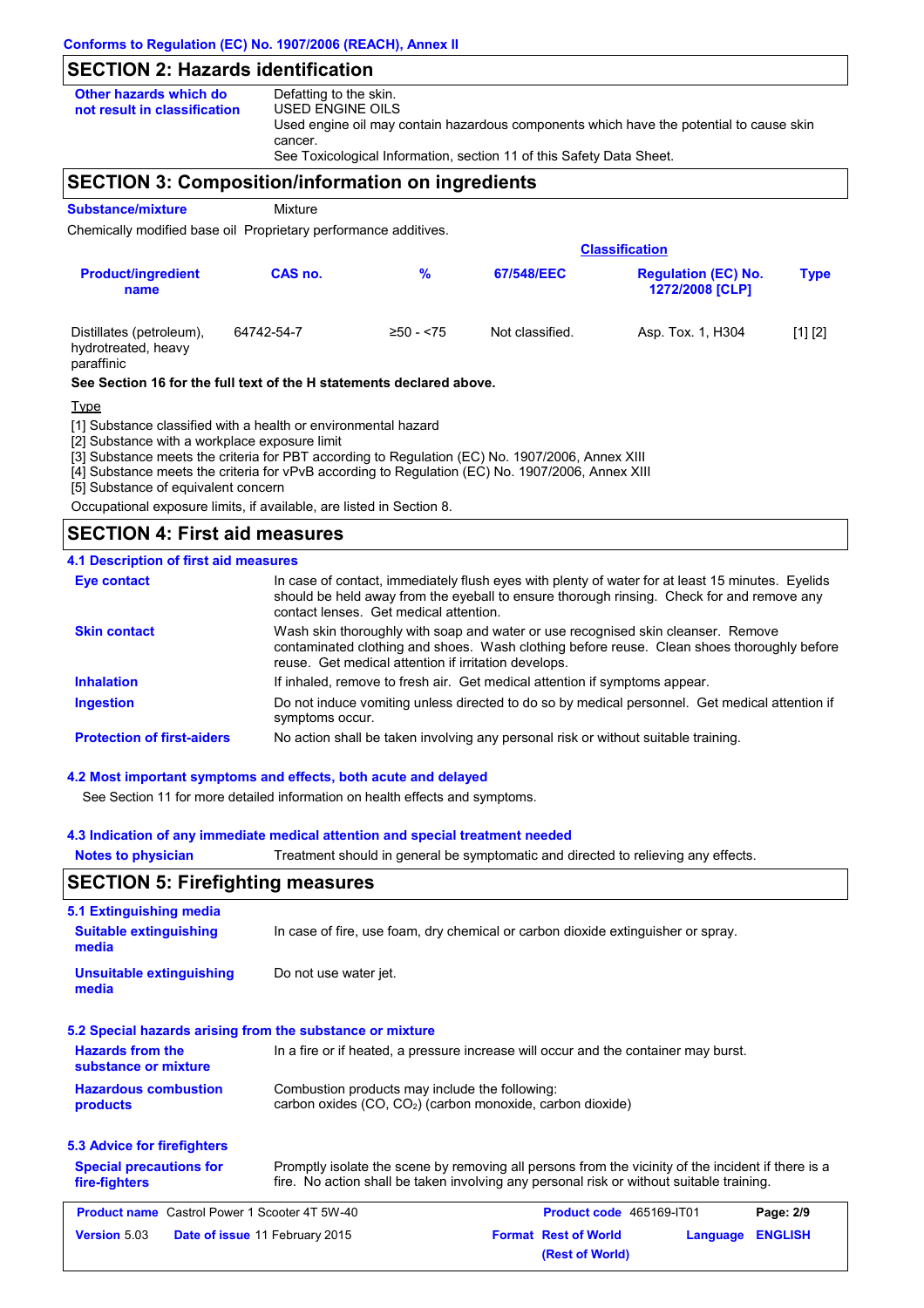## **SECTION 5: Firefighting measures**

| <b>Special protective</b><br>equipment for fire-fighters                | Fire-fighters should wear appropriate protective equipment and self-contained breathing<br>apparatus (SCBA) with a full face-piece operated in positive pressure mode. Clothing for fire-<br>fighters (including helmets, protective boots and gloves) conforming to European standard EN<br>469 will provide a basic level of protection for chemical incidents. |  |
|-------------------------------------------------------------------------|-------------------------------------------------------------------------------------------------------------------------------------------------------------------------------------------------------------------------------------------------------------------------------------------------------------------------------------------------------------------|--|
| <b>SECTION 6: Accidental release measures</b>                           |                                                                                                                                                                                                                                                                                                                                                                   |  |
| 6.1 Personal precautions, protective equipment and emergency procedures |                                                                                                                                                                                                                                                                                                                                                                   |  |
| For non-emergency                                                       | No action shall be taken involving any personal risk or without suitable training. Evacuate                                                                                                                                                                                                                                                                       |  |

| For non-emergency<br>personnel                   | No action shall be taken involving any personal risk or without suitable training. Evacuate<br>surrounding areas. Keep unnecessary and unprotected personnel from entering. Do not touch<br>or walk through spilt material. Floors may be slippery; use care to avoid falling. Put on<br>appropriate personal protective equipment.                                                            |
|--------------------------------------------------|------------------------------------------------------------------------------------------------------------------------------------------------------------------------------------------------------------------------------------------------------------------------------------------------------------------------------------------------------------------------------------------------|
| For emergency responders                         | If specialised clothing is required to deal with the spillage, take note of any information in<br>Section 8 on suitable and unsuitable materials. See also the information in "For non-<br>emergency personnel".                                                                                                                                                                               |
| <b>6.2 Environmental</b><br>precautions          | Avoid dispersal of spilt material and runoff and contact with soil, waterways, drains and sewers.<br>Inform the relevant authorities if the product has caused environmental pollution (sewers,<br>waterways, soil or air).                                                                                                                                                                    |
|                                                  | 6.3 Methods and material for containment and cleaning up                                                                                                                                                                                                                                                                                                                                       |
| <b>Small spill</b>                               | Stop leak if without risk. Move containers from spill area. Absorb with an inert material and<br>place in an appropriate waste disposal container. Dispose of via a licensed waste disposal<br>contractor.                                                                                                                                                                                     |
| Large spill                                      | Stop leak if without risk. Move containers from spill area. Prevent entry into sewers, water<br>courses, basements or confined areas. Contain and collect spillage with non-combustible,<br>absorbent material e.g. sand, earth, vermiculite or diatomaceous earth and place in container<br>for disposal according to local regulations. Dispose of via a licensed waste disposal contractor. |
| <b>6.4 Reference to other</b><br><b>sections</b> | See Section 1 for emergency contact information.<br>See Section 5 for firefighting measures.<br>See Section 8 for information on appropriate personal protective equipment.<br>See Section 12 for environmental precautions.<br>See Section 13 for additional waste treatment information.                                                                                                     |

## **SECTION 7: Handling and storage**

| 7.1 Precautions for safe handling                                                    |                                                                                                                                                                                                                                                                                                                                                                                                                                                                                          |
|--------------------------------------------------------------------------------------|------------------------------------------------------------------------------------------------------------------------------------------------------------------------------------------------------------------------------------------------------------------------------------------------------------------------------------------------------------------------------------------------------------------------------------------------------------------------------------------|
| <b>Protective measures</b>                                                           | Put on appropriate personal protective equipment.                                                                                                                                                                                                                                                                                                                                                                                                                                        |
| <b>Advice on general</b><br>occupational hygiene                                     | Eating, drinking and smoking should be prohibited in areas where this material is handled.<br>stored and processed. Wash thoroughly after handling. Remove contaminated clothing and<br>protective equipment before entering eating areas. See also Section 8 for additional<br>information on hygiene measures.                                                                                                                                                                         |
| <b>7.2 Conditions for safe</b><br>storage, including any<br><b>incompatibilities</b> | Store in accordance with local regulations. Store in a dry, cool and well-ventilated area, away<br>from incompatible materials (see Section 10). Keep away from heat and direct sunlight. Keep<br>container tightly closed and sealed until ready for use. Containers that have been opened must<br>be carefully resealed and kept upright to prevent leakage. Store and use only in equipment/<br>containers designed for use with this product. Do not store in unlabelled containers. |
| <b>Not suitable</b>                                                                  | Prolonged exposure to elevated temperature.                                                                                                                                                                                                                                                                                                                                                                                                                                              |
| 7.3 Specific end use(s)                                                              |                                                                                                                                                                                                                                                                                                                                                                                                                                                                                          |
| <b>Recommendations</b>                                                               | See section 1.2 and Exposure scenarios in annex, if applicable.                                                                                                                                                                                                                                                                                                                                                                                                                          |

#### **8.1 Control parameters**

**Occupational exposure limits**

**Product/ingredient name Exposure limit values**

Distillates (petroleum), hydrotreated, heavy paraffinic **ACGIH TLV (United States).** TWA: 5 mg/m<sup>3</sup> 8 hours. Issued/Revised: 11/2009 Form: Inhalable fraction

Whilst specific OELs for certain components may be shown in this section, other components may be present in any mist, vapour or dust produced. Therefore, the specific OELs may not be applicable to the product as a whole and are provided for guidance only.

|                     | <b>Product name</b> Castrol Power 1 Scooter 4T 5W-40 |
|---------------------|------------------------------------------------------|
| <b>Version 5.03</b> | Date of issue 11 February 2015                       |

| Castrol Power 1 Scooter 4T 5W-40      | <b>Product code</b> 465169-IT01 |                         | Page: 3/9 |
|---------------------------------------|---------------------------------|-------------------------|-----------|
| <b>Date of issue 11 February 2015</b> | <b>Format Rest of World</b>     | <b>Language ENGLISH</b> |           |
|                                       | (Rest of World)                 |                         |           |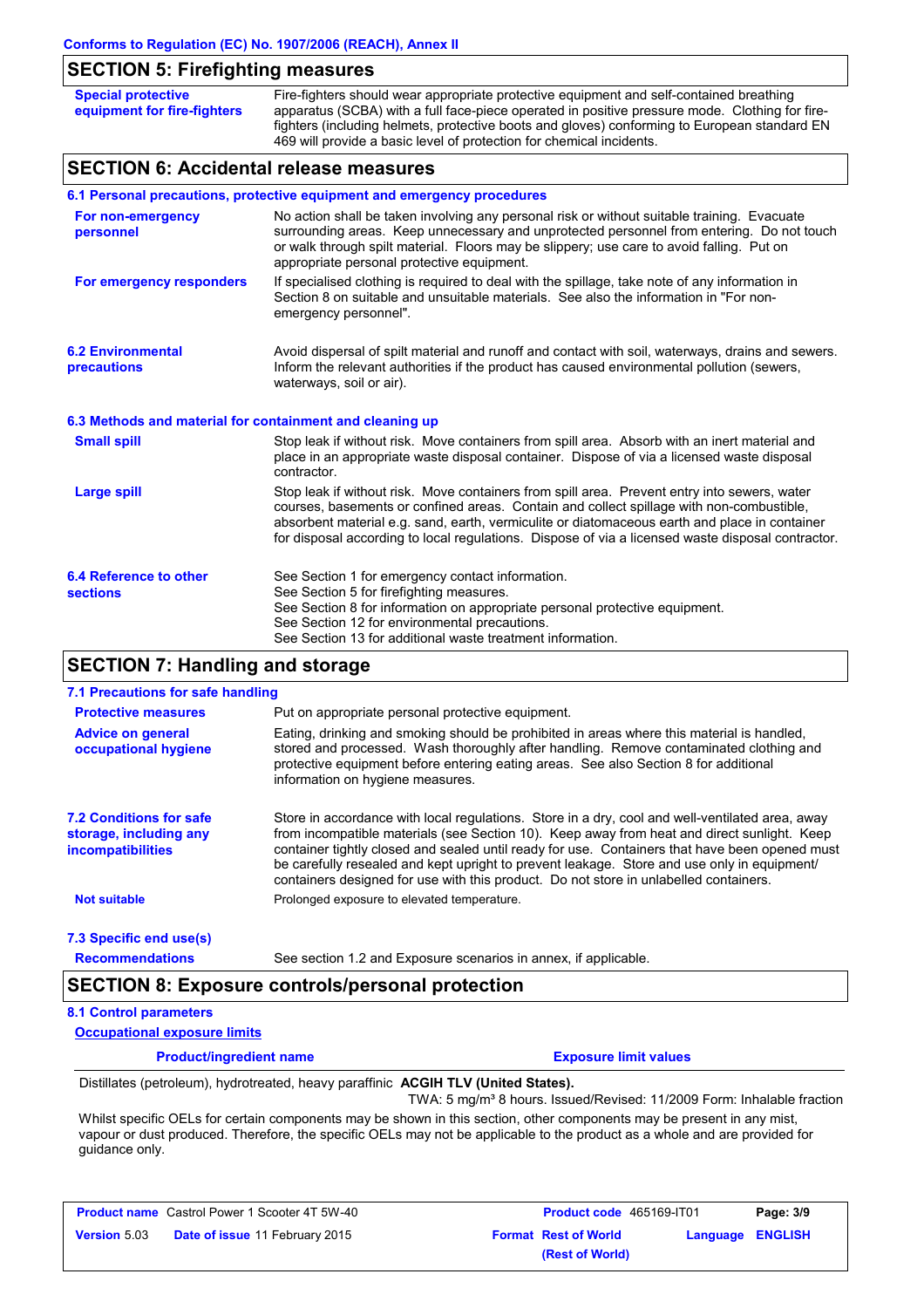# **SECTION 8: Exposure controls/personal protection**

| <b>Version 5.03</b>                                                        | <b>Format Rest of World</b><br>Date of issue 11 February 2015<br><b>ENGLISH</b><br>Language                                                                                                                                                                                                                                                                                                                                                                                                                                                                                                                                                                                                                                             |
|----------------------------------------------------------------------------|-----------------------------------------------------------------------------------------------------------------------------------------------------------------------------------------------------------------------------------------------------------------------------------------------------------------------------------------------------------------------------------------------------------------------------------------------------------------------------------------------------------------------------------------------------------------------------------------------------------------------------------------------------------------------------------------------------------------------------------------|
| <b>Product name</b> Castrol Power 1 Scooter 4T 5W-40                       | can be obtained.<br>Product code 465169-IT01<br>Page: 4/9                                                                                                                                                                                                                                                                                                                                                                                                                                                                                                                                                                                                                                                                               |
|                                                                            | Continuous contact:<br>Gloves with a minimum breakthrough time of 240 minutes, or >480 minutes if suitable gloves                                                                                                                                                                                                                                                                                                                                                                                                                                                                                                                                                                                                                       |
|                                                                            | and represent how long a glove can be expected to provide effective permeation resistance. It<br>is important when following breakthrough time recommendations that actual workplace<br>conditions are taken into account. Always consult with your glove supplier for up-to-date<br>technical information on breakthrough times for the recommended glove type.<br>Our recommendations on the selection of gloves are as follows:                                                                                                                                                                                                                                                                                                      |
|                                                                            | Recommended: Nitrile gloves.<br><b>Breakthrough time:</b><br>Breakthrough time data are generated by glove manufacturers under laboratory test conditions                                                                                                                                                                                                                                                                                                                                                                                                                                                                                                                                                                               |
|                                                                            | Gloves should be chosen in consultation with the supplier / manufacturer and taking account of<br>a full assessment of the working conditions.                                                                                                                                                                                                                                                                                                                                                                                                                                                                                                                                                                                          |
|                                                                            | Because specific work environments and material handling practices vary, safety procedures<br>should be developed for each intended application. The correct choice of protective gloves<br>depends upon the chemicals being handled, and the conditions of work and use. Most gloves<br>provide protection for only a limited time before they must be discarded and replaced (even the<br>best chemically resistant gloves will break down after repeated chemical exposures).                                                                                                                                                                                                                                                        |
| <b>Skin protection</b><br><b>Hand protection</b>                           | <b>General Information:</b>                                                                                                                                                                                                                                                                                                                                                                                                                                                                                                                                                                                                                                                                                                             |
| <b>Eye/face protection</b>                                                 | Safety glasses with side shields.                                                                                                                                                                                                                                                                                                                                                                                                                                                                                                                                                                                                                                                                                                       |
|                                                                            | local exhaust ventilation to control exposure.<br>In case of insufficient ventilation, wear suitable respiratory equipment.<br>The correct choice of respiratory protection depends upon the chemicals being handled, the<br>conditions of work and use, and the condition of the respiratory equipment. Safety procedures<br>should be developed for each intended application. Respiratory protection equipment should<br>therefore be chosen in consultation with the supplier/manufacturer and with a full assessment<br>of the working conditions.                                                                                                                                                                                 |
| <b>Respiratory protection</b>                                              | stations and safety showers are close to the workstation location.<br>Respiratory protective equipment is not normally required where there is adequate natural or                                                                                                                                                                                                                                                                                                                                                                                                                                                                                                                                                                      |
| <b>Hygiene measures</b>                                                    | Wash hands, forearms and face thoroughly after handling chemical products, before eating,<br>smoking and using the lavatory and at the end of the working period. Ensure that eyewash                                                                                                                                                                                                                                                                                                                                                                                                                                                                                                                                                   |
| <b>Individual protection measures</b>                                      |                                                                                                                                                                                                                                                                                                                                                                                                                                                                                                                                                                                                                                                                                                                                         |
|                                                                            | exposures are adequately controlled. Personal protective equipment should only be considered<br>after other forms of control measures (e.g. engineering controls) have been suitably evaluated.<br>Personal protective equipment should conform to appropriate standards, be suitable for use, be<br>kept in good condition and properly maintained.<br>Your supplier of personal protective equipment should be consulted for advice on selection and<br>appropriate standards. For further information contact your national organisation for standards.<br>The final choice of protective equipment will depend upon a risk assessment. It is important to<br>ensure that all items of personal protective equipment are compatible. |
| <b>8.2 Exposure controls</b><br><b>Appropriate engineering</b><br>controls | Provide exhaust ventilation or other engineering controls to keep the relevant airborne<br>concentrations below their respective occupational exposure limits.<br>All activities involving chemicals should be assessed for their risks to health, to ensure                                                                                                                                                                                                                                                                                                                                                                                                                                                                            |
| No PNECs available                                                         |                                                                                                                                                                                                                                                                                                                                                                                                                                                                                                                                                                                                                                                                                                                                         |
| <b>Predicted No Effect Concentration</b>                                   |                                                                                                                                                                                                                                                                                                                                                                                                                                                                                                                                                                                                                                                                                                                                         |
| No DNELs/DMELs available.                                                  |                                                                                                                                                                                                                                                                                                                                                                                                                                                                                                                                                                                                                                                                                                                                         |
| <b>Derived No Effect Level</b>                                             | measurement of chemical agents) Reference to national guidance documents for methods for<br>the determination of hazardous substances will also be required.                                                                                                                                                                                                                                                                                                                                                                                                                                                                                                                                                                            |
|                                                                            | control measures and/or the necessity to use respiratory protective equipment. Reference<br>should be made to monitoring standards, such as the following: European Standard EN 689<br>(Workplace atmospheres - Guidance for the assessment of exposure by inhalation to chemical<br>agents for comparison with limit values and measurement strategy) European Standard EN<br>14042 (Workplace atmospheres - Guide for the application and use of procedures for the<br>assessment of exposure to chemical and biological agents) European Standard EN 482<br>(Workplace atmospheres - General requirements for the performance of procedures for the                                                                                  |
| procedures                                                                 | If this product contains ingredients with exposure limits, personal, workplace atmosphere or<br>biological monitoring may be required to determine the effectiveness of the ventilation or other                                                                                                                                                                                                                                                                                                                                                                                                                                                                                                                                        |

**(Rest of World)**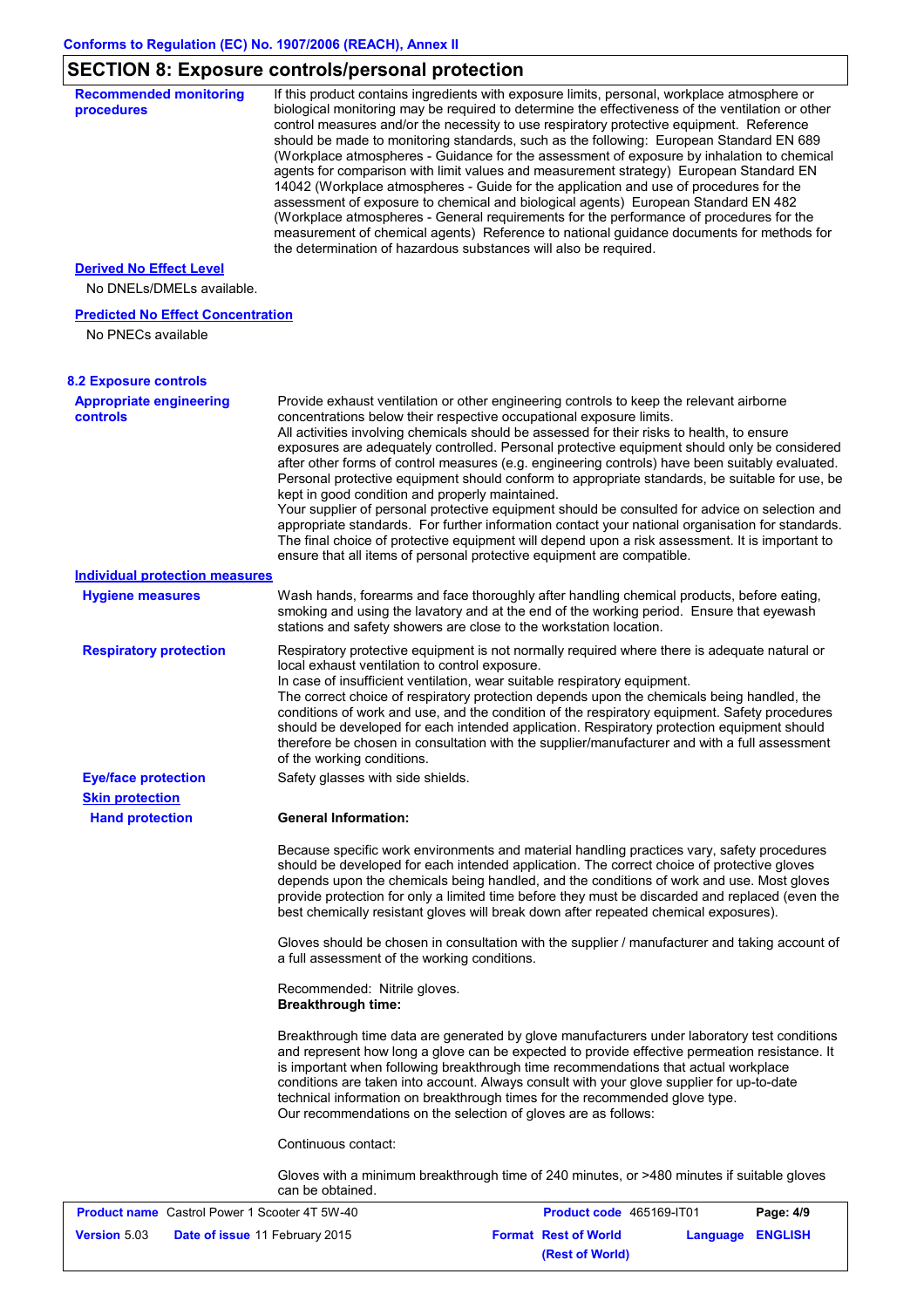#### **SECTION 8: Exposure controls/personal protection**

If suitable gloves are not available to offer that level of protection, gloves with shorter breakthrough times may be acceptable as long as appropriate glove maintenance and replacement regimes are determined and adhered to.

Short-term / splash protection:

Recommended breakthrough times as above.

It is recognised that for short-term, transient exposures, gloves with shorter breakthrough times may commonly be used. Therefore, appropriate maintenance and replacement regimes must be determined and rigorously followed.

#### **Glove Thickness:**

For general applications, we recommend gloves with a thickness typically greater than 0.35 mm.

It should be emphasised that glove thickness is not necessarily a good predictor of glove resistance to a specific chemical, as the permeation efficiency of the glove will be dependent on the exact composition of the glove material. Therefore, glove selection should also be based on consideration of the task requirements and knowledge of breakthrough times. Glove thickness may also vary depending on the glove manufacturer, the glove type and the glove model. Therefore, the manufacturers' technical data should always be taken into account to ensure selection of the most appropriate glove for the task.

Note: Depending on the activity being conducted, gloves of varying thickness may be required for specific tasks. For example:

 • Thinner gloves (down to 0.1 mm or less) may be required where a high degree of manual dexterity is needed. However, these gloves are only likely to give short duration protection and would normally be just for single use applications, then disposed of.

 • Thicker gloves (up to 3 mm or more) may be required where there is a mechanical (as well as a chemical) risk i.e. where there is abrasion or puncture potential.

**Skin and body**

Use of protective clothing is good industrial practice.

Personal protective equipment for the body should be selected based on the task being performed and the risks involved and should be approved by a specialist before handling this product.

Cotton or polyester/cotton overalls will only provide protection against light superficial contamination that will not soak through to the skin. Overalls should be laundered on a regular basis. When the risk of skin exposure is high (e.g. when cleaning up spillages or if there is a risk of splashing) then chemical resistant aprons and/or impervious chemical suits and boots will be required.

**Personal protective equipment (Pictograms)**

**Environmental exposure controls**

Emissions from ventilation or work process equipment should be checked to ensure they comply with the requirements of environmental protection legislation. In some cases, fume scrubbers, filters or engineering modifications to the process equipment will be necessary to reduce emissions to acceptable levels.

### **SECTION 9: Physical and chemical properties**

Not available. **Physical state Melting point/freezing point Initial boiling point and boiling range** Liquid. Not available. **Odour** Not available. **pH Colour** Red. **Evaporation rate** Not available. **Flash point** [Product does not sustain combustion.] Not available. **Odour threshold** Not available. **9.1 Information on basic physical and chemical properties Appearance Flammability (solid, gas)** Not available **Pour point** <-18 °C **Product name** Castrol Power 1 Scooter 4T 5W-40 **Product code** 465169-IT01 **Page: 5/9 Version** 5.03 **Date of issue** 11 February 2015 **Format Rest of World Language ENGLISH (Rest of World)**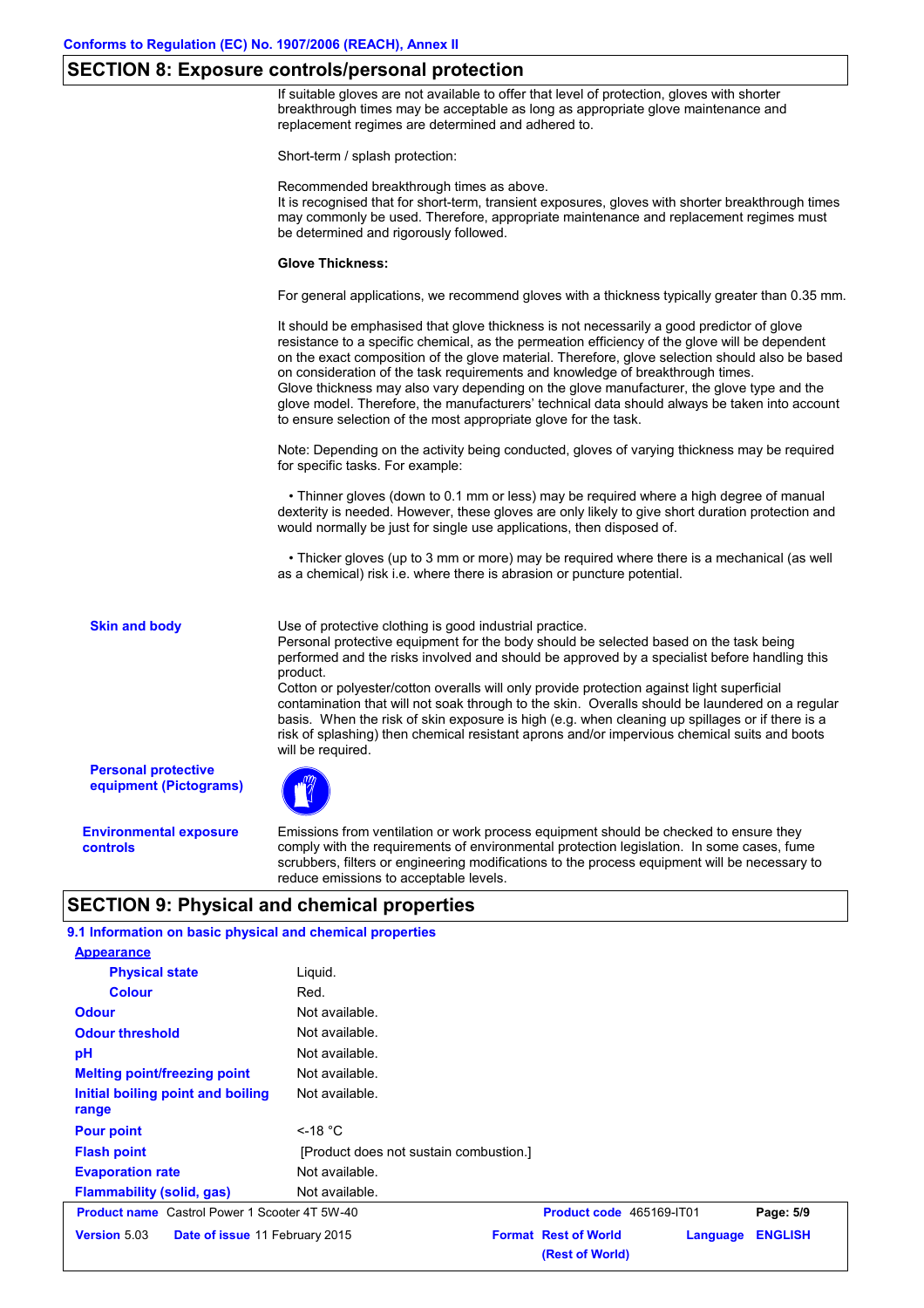# **SECTION 9: Physical and chemical properties**

| <b>Upper/lower flammability or</b><br>explosive limits | Not available.                                                                                                        |
|--------------------------------------------------------|-----------------------------------------------------------------------------------------------------------------------|
| <b>Vapour pressure</b>                                 | Not available.                                                                                                        |
| <b>Vapour density</b>                                  | Not available.                                                                                                        |
| <b>Relative density</b>                                | Not available.                                                                                                        |
| <b>Density</b>                                         | 851 kg/m <sup>3</sup> (0.851 g/cm <sup>3</sup> ) at 20 <sup>°</sup> C                                                 |
| <b>Solubility(ies)</b>                                 | insoluble in water.                                                                                                   |
| <b>Partition coefficient: n-octanol/</b><br>water      | >3                                                                                                                    |
| <b>Auto-ignition temperature</b>                       | Not available.                                                                                                        |
| <b>Decomposition temperature</b>                       | Not available.                                                                                                        |
| <b>Viscosity</b>                                       | Kinematic: 76 mm <sup>2</sup> /s (76 cSt) at 40°C<br>Kinematic: 13.5 mm <sup>2</sup> /s (13.5 cSt) at $100^{\circ}$ C |
| <b>Explosive properties</b>                            | Not available.                                                                                                        |
| <b>Oxidising properties</b>                            | Not available.                                                                                                        |
|                                                        |                                                                                                                       |

#### **9.2 Other information**

No additional information.

| <b>SECTION 10: Stability and reactivity</b>       |                                                                                                                                                                         |  |
|---------------------------------------------------|-------------------------------------------------------------------------------------------------------------------------------------------------------------------------|--|
| <b>10.1 Reactivity</b>                            | No specific test data available for this product. Refer to Conditions to avoid and Incompatible<br>materials for additional information.                                |  |
| <b>10.2 Chemical stability</b>                    | The product is stable.                                                                                                                                                  |  |
| <b>10.3 Possibility of</b><br>hazardous reactions | Under normal conditions of storage and use, hazardous reactions will not occur.<br>Under normal conditions of storage and use, hazardous polymerisation will not occur. |  |
| <b>10.4 Conditions to avoid</b>                   | Avoid all possible sources of ignition (spark or flame).                                                                                                                |  |
| 10.5 Incompatible materials                       | Reactive or incompatible with the following materials: oxidising materials.                                                                                             |  |
| <b>10.6 Hazardous</b><br>decomposition products   | Under normal conditions of storage and use, hazardous decomposition products should not be<br>produced.                                                                 |  |

# **SECTION 11: Toxicological information**

### **11.1 Information on toxicological effects**

#### **Acute toxicity estimates**

| <b>Route</b>                                         |                                                                                          | <b>ATE value</b>                                                                       |                                                |          |                |
|------------------------------------------------------|------------------------------------------------------------------------------------------|----------------------------------------------------------------------------------------|------------------------------------------------|----------|----------------|
| Not available.                                       |                                                                                          |                                                                                        |                                                |          |                |
| Information on the likely<br>routes of exposure      | Routes of entry anticipated: Dermal, Inhalation.                                         |                                                                                        |                                                |          |                |
| <b>Potential acute health effects</b>                |                                                                                          |                                                                                        |                                                |          |                |
| <b>Inhalation</b>                                    | pressure.                                                                                | Vapour inhalation under ambient conditions is not normally a problem due to low vapour |                                                |          |                |
| <b>Ingestion</b>                                     |                                                                                          | No known significant effects or critical hazards.                                      |                                                |          |                |
| <b>Skin contact</b>                                  |                                                                                          | Defatting to the skin. May cause skin dryness and irritation.                          |                                                |          |                |
| Eye contact                                          | No known significant effects or critical hazards.                                        |                                                                                        |                                                |          |                |
|                                                      | Symptoms related to the physical, chemical and toxicological characteristics             |                                                                                        |                                                |          |                |
| <b>Inhalation</b>                                    | No specific data.                                                                        |                                                                                        |                                                |          |                |
| <b>Ingestion</b>                                     | No specific data.                                                                        |                                                                                        |                                                |          |                |
| <b>Skin contact</b>                                  | Adverse symptoms may include the following:<br>irritation<br>dryness<br>cracking         |                                                                                        |                                                |          |                |
| <b>Eye contact</b>                                   | No specific data.                                                                        |                                                                                        |                                                |          |                |
|                                                      | Delayed and immediate effects and also chronic effects from short and long term exposure |                                                                                        |                                                |          |                |
| <b>Product name</b> Castrol Power 1 Scooter 4T 5W-40 |                                                                                          |                                                                                        | Product code 465169-IT01                       |          | Page: 6/9      |
| Version 5.03                                         | Date of issue 11 February 2015                                                           |                                                                                        | <b>Format Rest of World</b><br>(Rest of World) | Language | <b>ENGLISH</b> |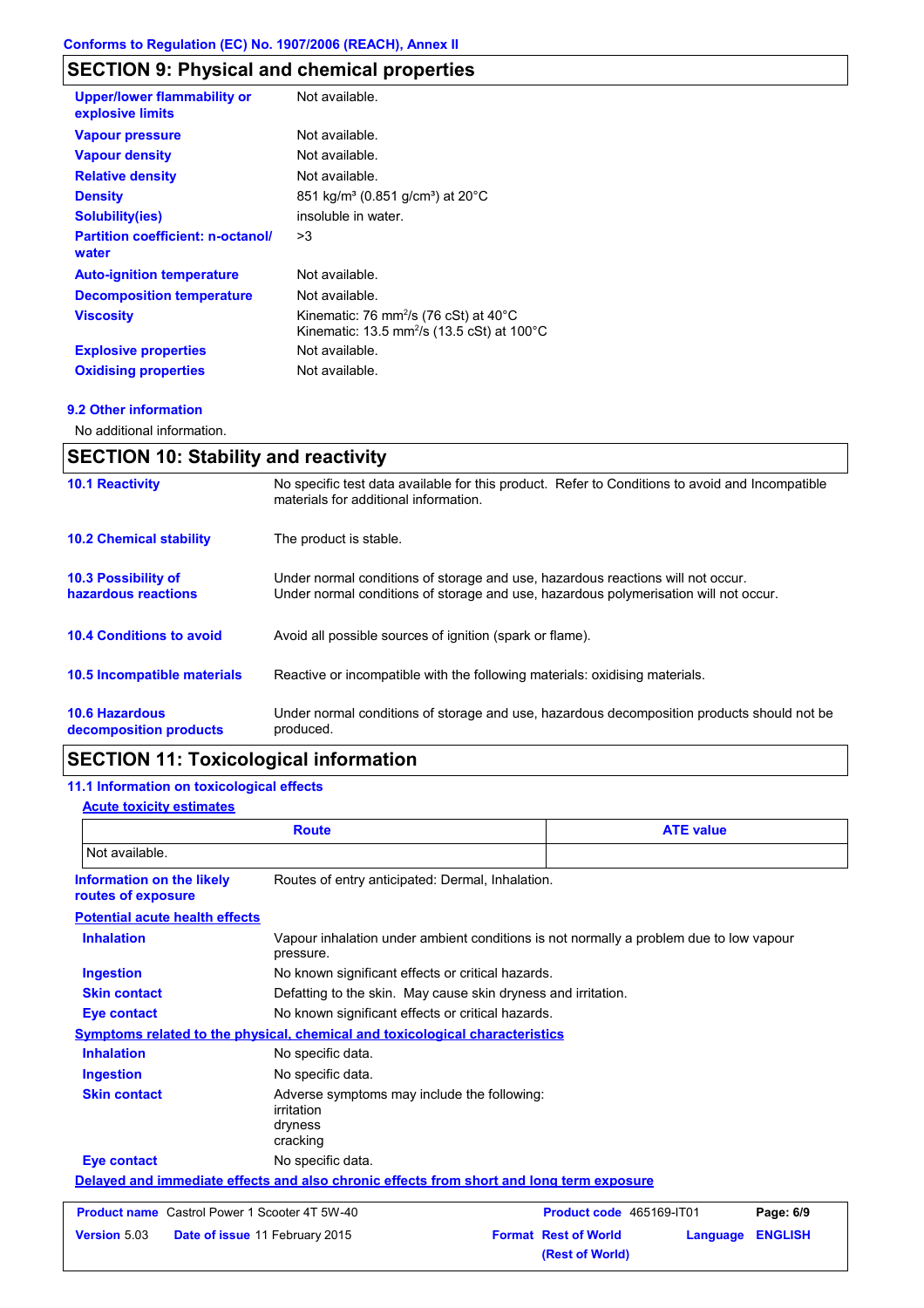## **SECTION 11: Toxicological information**

| <b>Inhalation</b>                       | Overexposure to the inhalation of airborne droplets or aerosols may cause irritation of the<br>respiratory tract.                                                                                                                                                                                                                                                                                        |
|-----------------------------------------|----------------------------------------------------------------------------------------------------------------------------------------------------------------------------------------------------------------------------------------------------------------------------------------------------------------------------------------------------------------------------------------------------------|
| <b>Ingestion</b>                        | Ingestion of large quantities may cause nausea and diarrhoea.                                                                                                                                                                                                                                                                                                                                            |
| <b>Skin contact</b>                     | Prolonged or repeated contact can defat the skin and lead to irritation and/or dermatitis.                                                                                                                                                                                                                                                                                                               |
| Eye contact                             | Potential risk of transient stinging or redness if accidental eye contact occurs.                                                                                                                                                                                                                                                                                                                        |
| <b>Potential chronic health effects</b> |                                                                                                                                                                                                                                                                                                                                                                                                          |
| General                                 | USED ENGINE OILS<br>Combustion products resulting from the operation of internal combustion engines contaminate<br>engine oils during use. Used engine oil may contain hazardous components which have the<br>potential to cause skin cancer. Frequent or prolonged contact with all types and makes of used<br>engine oil must therefore be avoided and a high standard of personal hygiene maintained. |
| <b>Carcinogenicity</b>                  | No known significant effects or critical hazards.                                                                                                                                                                                                                                                                                                                                                        |
| <b>Mutagenicity</b>                     | No known significant effects or critical hazards.                                                                                                                                                                                                                                                                                                                                                        |
| <b>Developmental effects</b>            | No known significant effects or critical hazards.                                                                                                                                                                                                                                                                                                                                                        |
| <b>Fertility effects</b>                | No known significant effects or critical hazards.                                                                                                                                                                                                                                                                                                                                                        |

## **SECTION 12: Ecological information**

**12.1 Toxicity**

**Environmental hazards** Not classified as dangerous

#### **12.2 Persistence and degradability**

Not expected to be rapidly degradable.

#### **12.3 Bioaccumulative potential**

This product is not expected to bioaccumulate through food chains in the environment.

| <b>12.4 Mobility in soil</b>                                  |                                                                      |
|---------------------------------------------------------------|----------------------------------------------------------------------|
| <b>Soil/water partition</b><br>coefficient (K <sub>oc</sub> ) | Not available.                                                       |
| <b>Mobility</b>                                               | Spillages may penetrate the soil causing ground water contamination. |

### **12.5 Results of PBT and vPvB assessment**

| <b>PBT</b>  | Not applicable. |
|-------------|-----------------|
| <b>vPvB</b> | Not applicable. |

#### **12.6 Other adverse effects**

Spills may form a film on water surfaces causing physical damage to organisms. Oxygen transfer could also be impaired. **Other ecological information**

### **SECTION 13: Disposal considerations**

| <b>13.1 Waste treatment methods</b> |                                                                                                                                                                      |
|-------------------------------------|----------------------------------------------------------------------------------------------------------------------------------------------------------------------|
| <b>Product</b>                      |                                                                                                                                                                      |
| <b>Methods of disposal</b>          | Where possible, arrange for product to be recycled. Dispose of via an authorised person/<br>licensed waste disposal contractor in accordance with local regulations. |
| <b>Hazardous waste</b>              | Yes.                                                                                                                                                                 |
| European waste catalogue (EWC)      |                                                                                                                                                                      |
| <b>Waste code</b>                   | <b>Waste designation</b>                                                                                                                                             |
| 13 02 05*                           | mineral-based non-chlorinated engine, gear and lubricating oils                                                                                                      |

However, deviation from the intended use and/or the presence of any potential contaminants may require an alternative waste disposal code to be assigned by the end user.

| <b>Packaging</b>           |                                                                                                                                                                                                                                         |
|----------------------------|-----------------------------------------------------------------------------------------------------------------------------------------------------------------------------------------------------------------------------------------|
| <b>Methods of disposal</b> | Where possible, arrange for product to be recycled. Dispose of via an authorised person/<br>licensed waste disposal contractor in accordance with local regulations.                                                                    |
| <b>Special precautions</b> | This material and its container must be disposed of in a safe way. Empty containers or liners<br>may retain some product residues. Avoid dispersal of spilt material and runoff and contact with<br>soil, waterways, drains and sewers. |

|                     | <b>Product name</b> Castrol Power 1 Scooter 4T 5W-40 | Product code 465169-IT01    |                         | Page: 7/9 |
|---------------------|------------------------------------------------------|-----------------------------|-------------------------|-----------|
| <b>Version 5.03</b> | <b>Date of issue 11 February 2015</b>                | <b>Format Rest of World</b> | <b>Language ENGLISH</b> |           |
|                     |                                                      | (Rest of World)             |                         |           |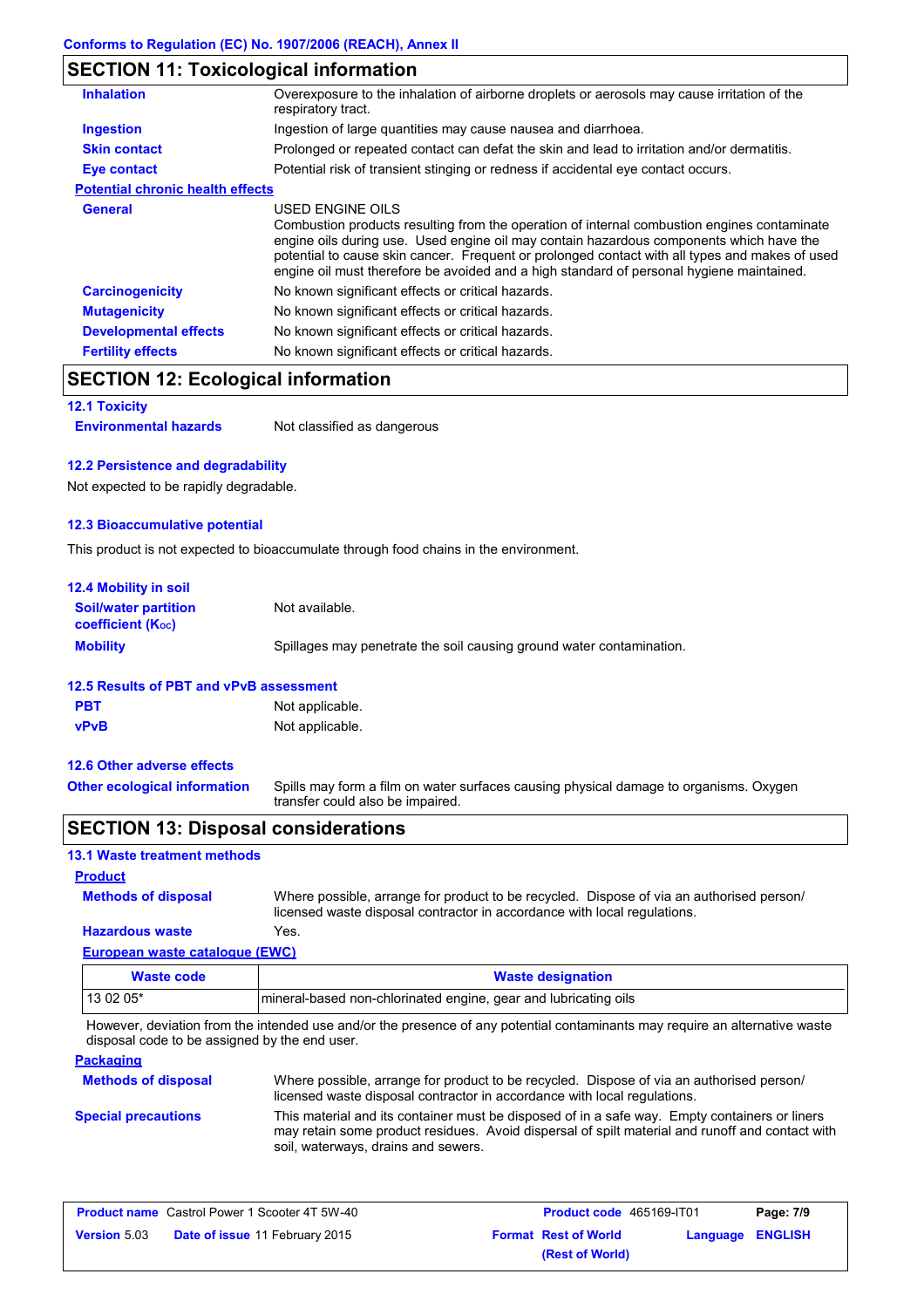## **SECTION 14: Transport information**

|                                           | <b>ADR/RID</b> | <b>ADN</b>     | <b>IMDG</b>    | <b>IATA</b>    |
|-------------------------------------------|----------------|----------------|----------------|----------------|
| 14.1 UN number                            | Not regulated. | Not regulated. | Not regulated. | Not regulated. |
| 14.2 UN proper<br>shipping name           |                |                |                |                |
| <b>14.3 Transport</b><br>hazard class(es) |                |                |                |                |
| <b>14.4 Packing</b><br>group              |                |                |                |                |
| 14.5<br><b>Environmental</b><br>hazards   | No.            | No.            | No.            | No.            |
| <b>Additional</b><br><b>information</b>   |                |                |                |                |

**14.6 Special precautions for user** Not available.

### **SECTION 15: Regulatory information**

**Other regulations Annex XVII - Restrictions** Not applicable. **on the manufacture, placing on the market and use of certain dangerous substances, mixtures and articles REACH Status** The company, as identified in Section 1, sells this product in the EU in compliance with the current requirements of REACH. **15.1 Safety, health and environmental regulations/legislation specific for the substance or mixture EU Regulation (EC) No. 1907/2006 (REACH) Annex XIV - List of substances subject to authorisation Substances of very high concern** None of the components are listed. All components are listed or exempted. All components are listed or exempted. All components are listed or exempted. All components are listed or exempted. All components are listed or exempted. All components are listed or exempted. All components are listed or exempted. **United States inventory (TSCA 8b) Australia inventory (AICS) Canada inventory China inventory (IECSC) Japan inventory (ENCS) Korea inventory (KECI) Philippines inventory (PICCS) Taiwan inventory (CSNN)** Not determined.

| <b>15.2 Chemical Safety</b> |  |
|-----------------------------|--|
| <b>Assessment</b>           |  |

This product contains substances for which Chemical Safety Assessments are still required.